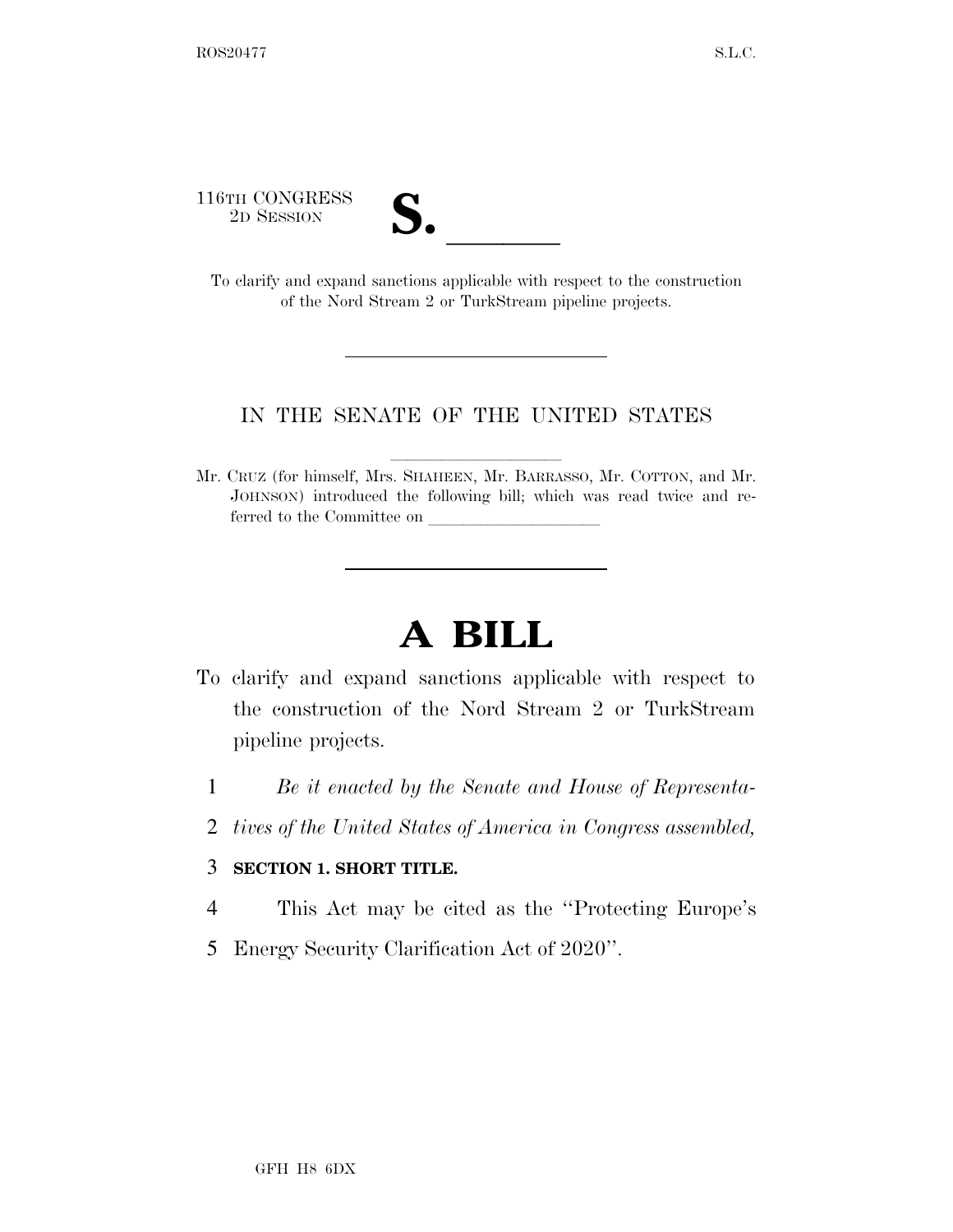| 1              | SEC. 2. CLARIFICATION AND EXPANSION OF SANCTIONS       |
|----------------|--------------------------------------------------------|
| $\overline{2}$ | RELATING TO CONSTRUCTION OF<br><b>NORD</b>             |
| 3              | OR<br><b>TURKSTREAM</b><br>STREAM 2<br><b>PIPELINE</b> |
| $\overline{4}$ | PROJECTS.                                              |
| 5              | (a) IN GENERAL.—Subsection $(a)(1)$ of section 7503    |
| 6              | of the Protecting Europe's Energy Security Act of 2019 |
| 7              | (title LXXV of Public Law 116–92) is amended—          |
| 8              | $(1)$ in subparagraph $(A)$ , by inserting "or pipe-   |
| 9              | laying activities" after "pipe-laying"; and            |
| 10             | $(2)$ in subparagraph $(B)$ —                          |
| 11             | $(A)$ in clause $(i)$ —                                |
| 12             | (i) by striking "sold, leased, or pro-                 |
| 13             | vided" and inserting "facilitated selling,             |
| 14             | leasing, or providing"; and                            |
| 15             | (ii) by striking "; or" and inserting a                |
| 16             | semicolon;                                             |
| 17             | (B) in clause (ii), by striking the period at          |
| 18             | the end and inserting a semicolon; and                 |
| 19             | (C) by adding at the end the following:                |
| 20             | "(iii) provided underwriting services                  |
| 21             | or insurance or reinsurance for those ves-             |
| 22             | sels;                                                  |
| 23             | "(iv) provided services or facilities for              |
| 24             | technology upgrades or installation<br>- of            |
| 25             | welding equipment for, or retrofitting or              |
| 26             | tethering of, those vessels; or                        |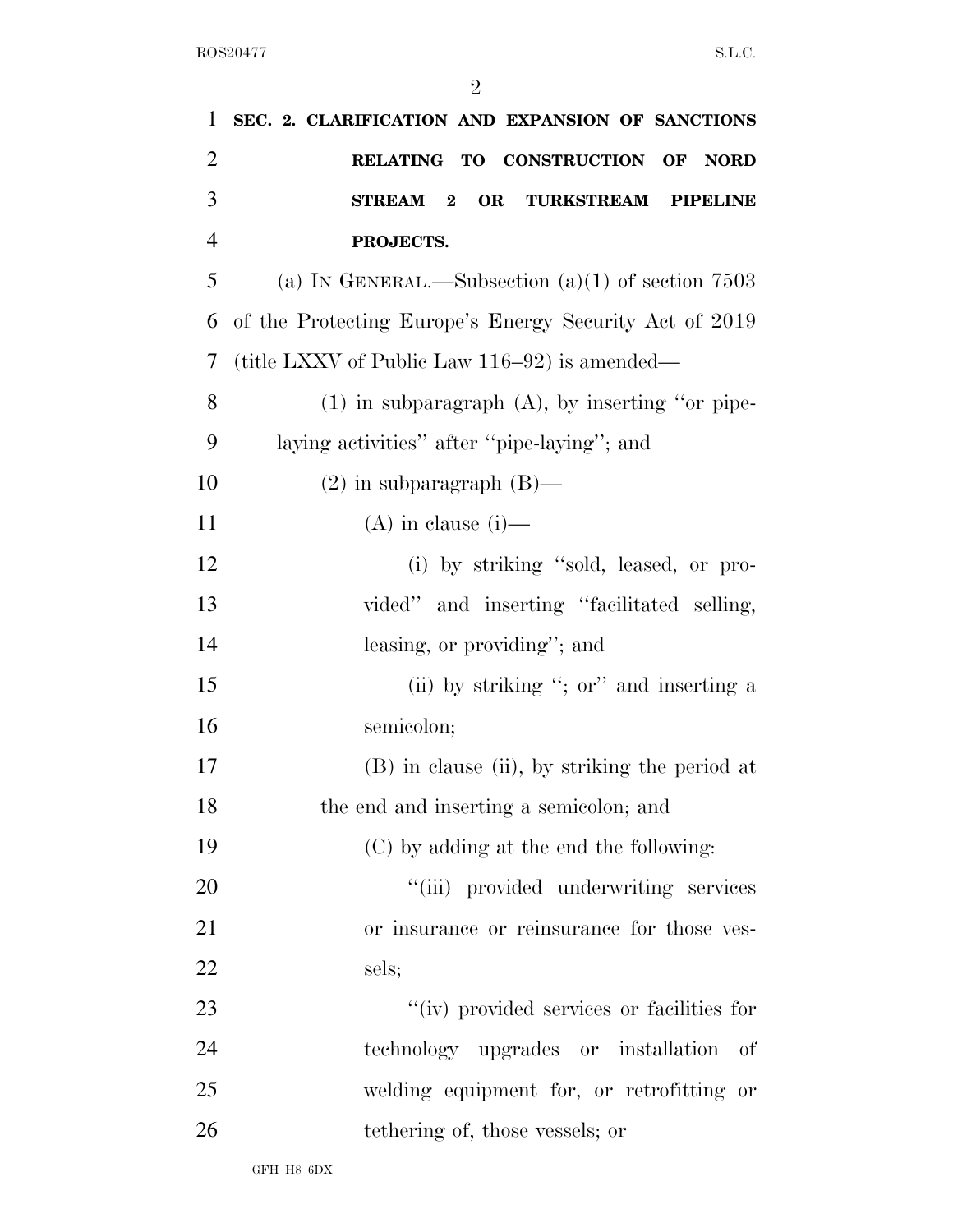ROS20477 S.L.C.

| $\mathbf{1}$   | "(v) provided services for the testing,                  |
|----------------|----------------------------------------------------------|
| $\overline{2}$ | inspection, or certification necessary for, or           |
| 3              | associated with the operation of, the Nord               |
| $\overline{4}$ | Stream 2 pipeline.".                                     |
| 5              | (b) DEFINITIONS.—Subsection (i) of such section is       |
| 6              | amended—                                                 |
| $\overline{7}$ | (1) by redesignating paragraph (5) as para-              |
| 8              | $graph(6)$ ; and                                         |
| 9              | $(2)$ by inserting after paragraph $(4)$ the fol-        |
| 10             | lowing:                                                  |
| 11             | $\cdot\cdot$ (5) PIPE-LAYING ACTIVITIES.—The<br>term     |
| 12             | pipe-laying activities' means activities that facilitate |
| 13             | pipe-laying, including site preparation, trenching,      |
| 14             | surveying, placing rocks, stringing, bending, welding,   |
| 15             | coating, lowering of pipe, and backfilling.".            |
| 16             | (c) EFFECTIVE DATE.-                                     |
| 17             | (1) IN GENERAL.—The amendments made by                   |
| 18             | this section take effect on the date of the enactment    |
| 19             | of the Protecting Europe's Energy Security Act of        |
| 20             | 2019.                                                    |
| 21             | REPORT REQUIRED.—Not later than<br>(2)<br>-60            |
| 22             | days after the date of the enactment of this Act, the    |
| 23             | Secretary of State, in consultation with the Sec-        |
| 24             | retary of the Treasury, shall submit to the appro-       |
| 25             | priate congressional committees, as defined in sub-      |
|                |                                                          |